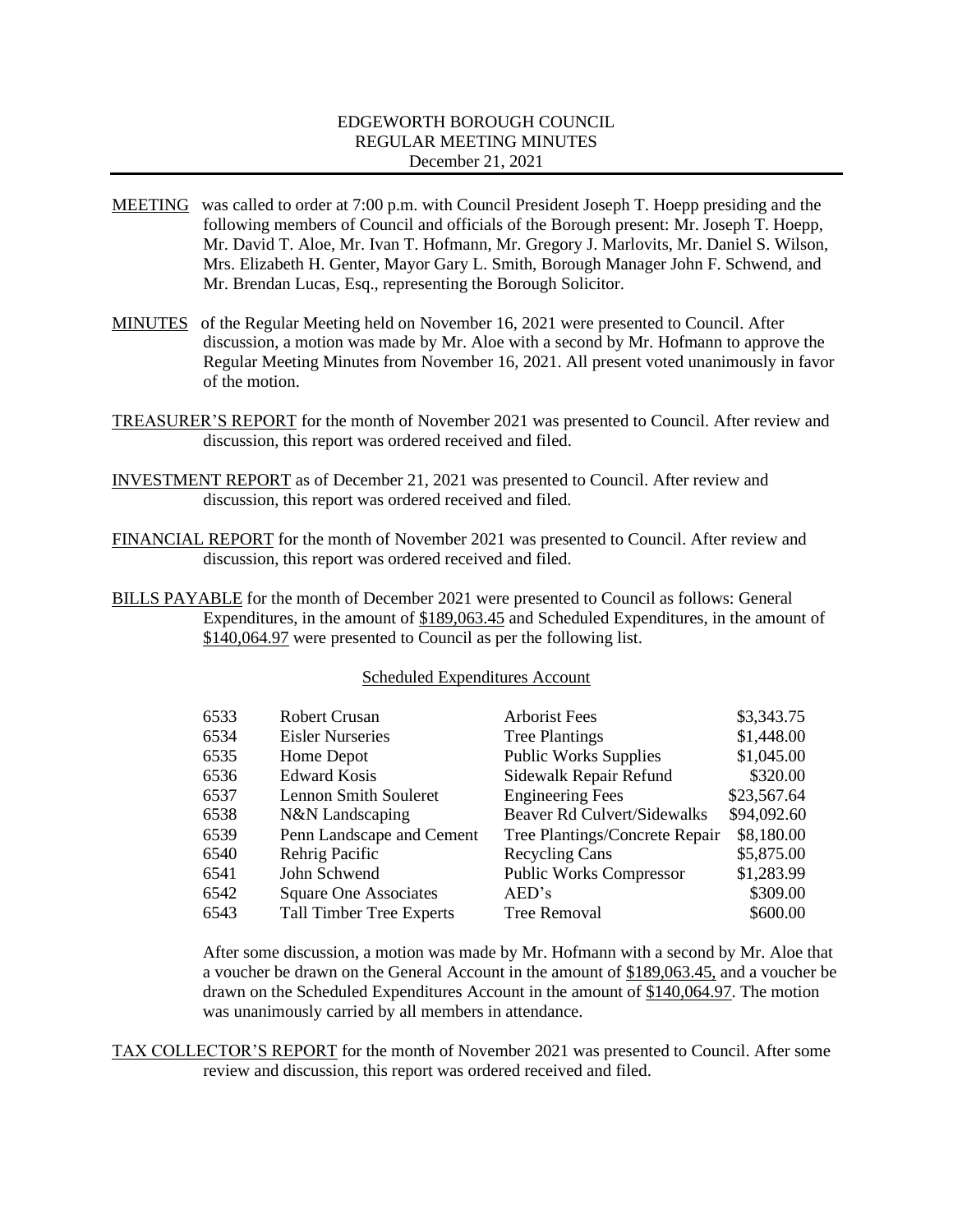- DISTRICT JUSTICE REPORT for the month of November 2021 was presented to Council. District Justice Robert L. Ford, for District Court No. 05-03-02, reported remitting fines in the amount of \$1,063.66 to the Borough for the month. After review and discussion this report was ordered received and filed.
- POLICE REPORT for the month of November 2021 was presented to Council. Mayor Smith presented Chief Burlett with a lifesaving award for his actions in saving a child's life during an incident in Leet Township. Borough Council commended Chief Burlett for his actions, and thanked him for his service. After review and discussion, this report was ordered received and filed.
- FIRE REPORT for the month of November 2021 was presented to Council. After review and discussion, this report was ordered received and filed.
- PUBLIC WORKS REPORT for the month of November 2021 was presented to Council. Mr. Schwend stated that Little Sewickley Creek Road has been reopened upon PennDOT's completion of landslide repairs in the area. After discussion, this report was ordered received and filed.
- BUILDING PERMIT AND ZONING PERMIT REPORTS for the month of November 2021 were presented to Council. After review and discussion, these reports were ordered received and filed.
- QUAKER VALLEY COG REPORT for the month of November 2021 was presented to Council. After discussion, this report was ordered received and filed.
- MS4 UPDATE AND PUBLIC PARTICIPATION: President Hoepp opened the floor for public comment on the topic of stormwater by reviewing the November 2021 MS4 report. After discussion, the report was ordered received and filed.

# CORRESPONDENCE:

- A. Minutes from the Edgeworth Municipal Authority were received.
- B. The resignation of Mr. Dennis Campbell from the Edgeworth Municipal Authority and the UCC Board of Appeals was received.
- C. The resignation of Mr. Tim Corcoran from the Planning Commission was received.
- D. The resignation of Mr. Kolia O'Connor from the Civil Service Commission was received.
- E. The resignation of Mr. Ben Yocca from the Edgeworth Municipal Authority was received.

#### RECOGNITION OF VISITORS CONCERNING NON-AGENDA ITEMS:

| Mr. William Lang     | 617 Maple Lane           |
|----------------------|--------------------------|
| Ofc. Nicholas Adrian | <b>Edgeworth Police</b>  |
| Ofc. Brian Tice      | <b>Edgeworth Police</b>  |
| Chief JJ Harrison    | Sewickley Heights Police |
| Mrs. Bonny Burlett   | Economy, PA              |
| Mr. Andrew Burlett   | Cranberry Township, PA   |

#### OLD BUSINESS:

ACTION CONCERNING FINAL 2022 BUDGET: President Hoepp stated that Council held a public hearing on the proposed 2022 budget prior to the Council meeting. After discussion, a motion was made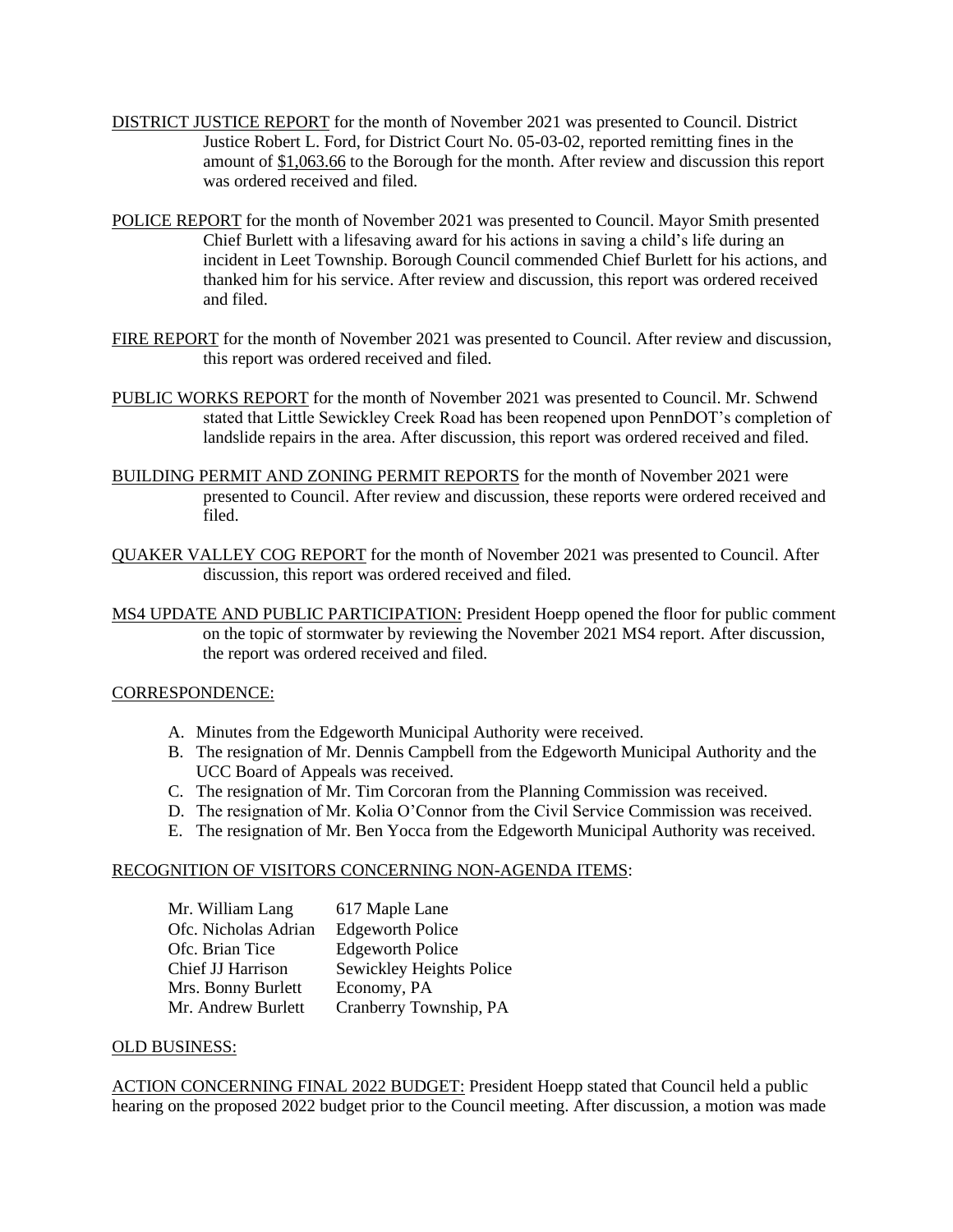by Mr. Aloe with a second from Mr. Marlovits to adopt the final 2022 budget. All present voted in favor of the motion.

# NEW BUSINESS:

ACTION CONCERNING RESOLUTION 2021-14 – FIXING THE TAX RATE FOR FISCAL YEAR 2022: Mr. Wilson stated that there was no proposed property tax rate increase included in the 2022 budget. After brief discussion, a motion was made by Mr. Hofmann with a second from Mrs. Genter to approve Resolution 2021-14, fixing the tax rate for the Borough of Edgeworth at 4.15 mills for fiscal year 2022. All present voted in favor of the motion.

ACTION CONCERNING RESOLUTION 2021-15 – ELIMINATING CONTRIBUTIONS BY PARTICIPANTS UNDER THE BOROUGH POLICE PENSION PLAN: Mr. Schwend explained that the resolution eliminates police officers' contributions to the pension plan under Act 600, and that the elimination is effective for one year. After discussion, a motion was made by Mr. Marlovits with a second from Mr. Wilson to approve Resolution 2021-15, eliminating contributions by participants under the Borough police pension plan. All present voted in favor of the motion.

ACTION CONCERNING RESOLUTION 2021-16 – APPROVING AND ADOPTING AN EMERGENCY OPERATIONS PLAN FOR THE BOROUGH OF EDGEWORTH: Mr. Schwend explained that an emergency operations plan must be adopted every two years, and that the 2021 plan contained minor revisions to contact information and personnel assignments from the plan that was adopted in 2019. After discussion, a motion was made by Mr. Wilson with a second from Mr. Aloe to approve and adopt the 2021 Emergency Operations Plan for the Borough of Edgeworth. All present voted in favor of the motion.

ACTION CONCERNING RESOLUTION 2021-17 – AUTHORIZING THE BOROUGH MANAGER TO APROVE CERTAIN OPERATING DISBURSEMENTS PRIOR TO BOROUGH COUNCIL'S OFFICIAL APPROVAL: Mr. Schwend stated that the resolution allows for routine invoices to be paid online or ahead of Borough Council's official approval on a monthly basis, in order to mitigate late fees and other charges incurred on some invoices. Additionally, payroll is issued on a biweekly basis, prior to Council's official approval. Mr. Schwend explained that the resolution includes maximum allowances for disbursements. Mr. Wilson asked whether Council will see a list of expenditures paid between each meeting. Mr. Schwend stated that a list will be provided, and Council will ratify the disbursements made between meetings. After discussion, a motion was made by Mr. Wilson with a second from Mrs. Genter to approve Resolution 2021-17, authorizing the Borough Manager to approve certain operating disbursements prior to Borough Council's official approval. All present voted in favor of the motion.

ACTION CONCERNING RESIDENT APPOINTMENTS TO BOARDS AND COMMISSIONS: Mr. Wilson stated that the Personnel Committee had reviewed and recommended the listed appointments to

the following boards and commissions:

Building Code Board of Appeals: Mr. Jeffrey Murray Term Ending 12/31/2024 Quaker Valley Ambulance Authority: Mr. David Aloe Term Ending 12/31/2026 Planning Commission: Mr. Patrick Keane Term Ending 12/31/2025 Zoning Hearing Board: Mr. David Genter Term Ending 12/31/2024 Zoning Hearing Board: Ms. Robin Pesa Term Ending 12/31/2024 Zoning Hearing Board: Mr. David McCormish Term Ending 12/31/2024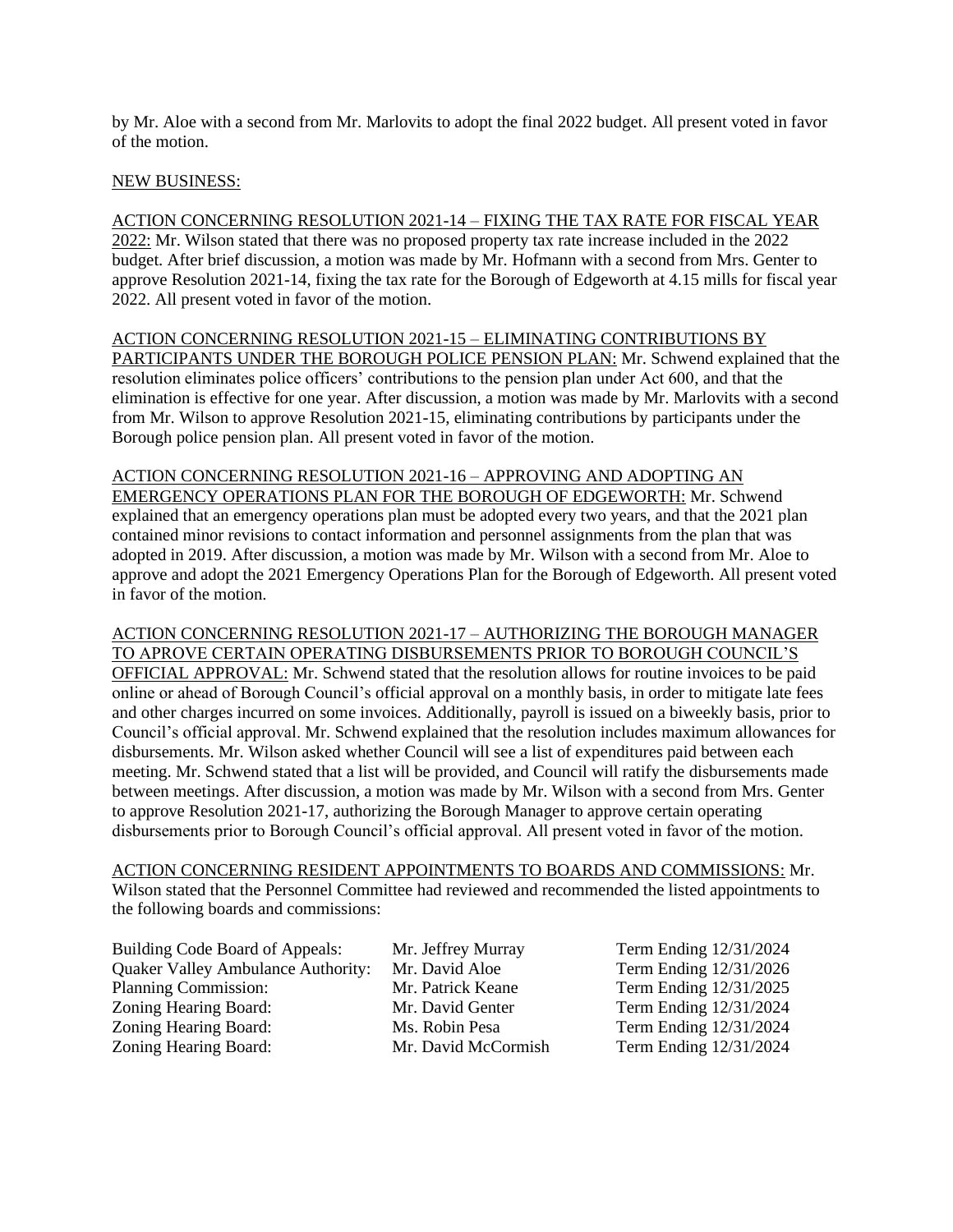Mr. Schwend stated that vacancies on numerous boards and commissions were available due to resignations. After an application and interview process, Mr. Schwend recommended the following for appointment:

| Building Code Board of Appeals: | Mr. Neil Napolitano | Term Ending 12/31/2022 |
|---------------------------------|---------------------|------------------------|
| Leetsdale Municipal Authority:  | Mr. Rick Gradone    | Term Ending 12/31/2023 |
| Edgeworth Municipal Authority:  | Mrs. Amy Harkins    | Term Ending 12/31/2022 |

Mr. Schwend stated that residents interested in the Civil Service Commission had not yet been interviewed, and therefore would be appointed at the January 2022 Council Meeting. Mr. Hofmann stated that the Personnel Committee interviewed two qualified candidates for the vacancy on the Planning Commission. Both had in depth experience with land development, zoning, and planning matters. After consideration, the Personnel Committee recommended appointing Mr. Patrick Auth to fulfill the vacancy, with a term ending December 31, 2024. A motion was made by Mr. Hofmann with a second from Mrs. Genter to accept those resignations, as well as approve the list of all appointments and their terms. All present voted in favor of the motion. Council thanked those who resigned from positions for their service to the Borough.

ACTION CONCERNING APPOINTMENT OF THE LEETSDALE MUNICIPAL AUTHORITY TO ACT AS THE BOROUGH'S BILLING AND COLLECTION AGENT FOR 2022 SEWER CHARGES: Mr. Schwend presented a letter from the Leetsdale Municipal Authority requesting written consent to act as the billing and collection agent for sewer charges in the Borough for 2022. After brief discussion, a motion was made by Mr. Aloe with a second from Mr. Marlovits to appoint the Leetsdale Municipal Authority as the Borough's billing and collection agent for sewer charges in 2022. All present voted unanimously in favor of the motion.

ACTION CONCERNING APPOINTMENT OF THE BOROUGH ENGINEER FOR 2022: Mr. Schwend presented Council with the Lennon, Smith, Souleret Engineering Inc. fee schedule for 2021. He stated that there were no increases to hourly rates. Mr. Schwend explained that he and Mr. Aloe had met with Lennon Smith Souleret Engineering to discuss fees and services provided in the previous year. Costs were in line with estimates, and on-site representation improved throughout 2021 compared to projects completed in 2020. Mr. Hoepp stated that for larger engineering projects, the Borough should consider having its own on-site representative to observe the work performed. Mr. Hofmann asked whether the Borough can bid engineering services for individual projects. Mr. Schwend stated that they can, and will consider that with future large-scale projects. After further discussion, a motion was made by Mr. Aloe with a second from Mr. Hofmann to appoint Lennon Smith Souleret Engineering as the Borough Engineer in 2022. All present voted in favor of the motion.

ACTION CONCERNING THE ESTABLISHMENT OF COUNCIL MEETING DATES FOR 2022: Mr. Schwend presented a list of proposed meeting dates for 2022, with all Borough Council meetings taking place on the third Tuesday of each month. After brief discussion, a motion was made by Mr. Hofmann with a second from Mr. Wilson to establish the following meeting dates for 2022, with a start time of 7:00 pm. All present voted in favor of the motion.

| January 18, 2022  | July 19, 2022      |
|-------------------|--------------------|
| February 15, 2022 | August 16, 2022    |
| March 15, 2022    | September 20, 2022 |
| April 19, 2022    | October 18, 2022   |
| May 17, 2022      | November 15, 2022  |
| June 21, 2022     | December 20, 2022  |